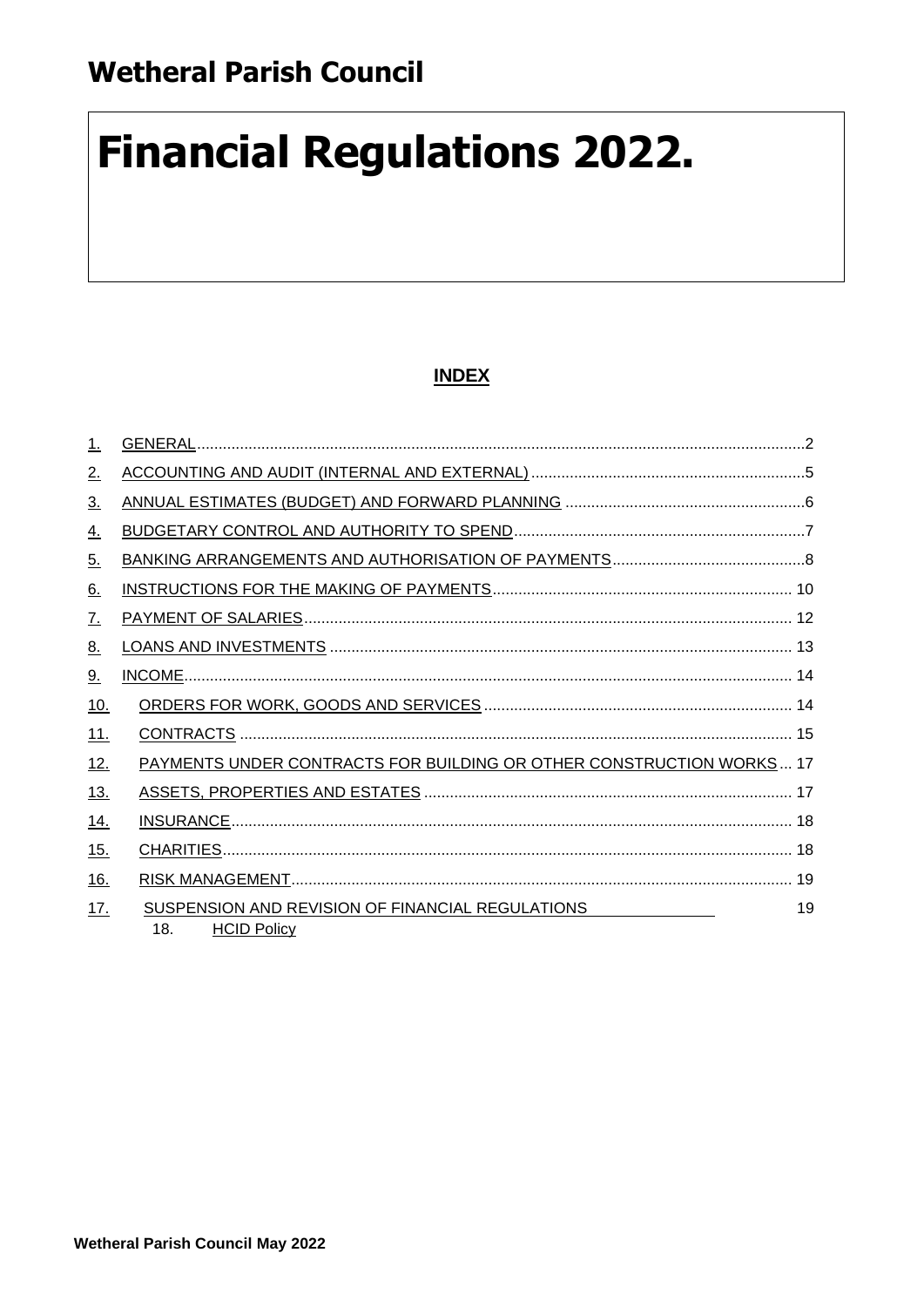These Financial Regulations were adopted by the Council at its Meeting held on

# <span id="page-1-0"></span>**1. GENERAL**

- 1.1. These financial regulations govern the conduct of financial management by the council and may only be amended or varied by resolution of the council. Financial regulations are one of the council's three governing policy documents providing procedural guidance for members and officers. Financial regulations must be observed in conjunction with the council's standing orders<sup>1</sup> and any individual financial regulations relating to contracts.
- 1.2. The council is responsible in law for ensuring that its financial management is adequate and effective and that the council has a sound system of internal control which facilitates the effective exercise of the council's functions, including arrangements for the management of risk.
- 1.3. The council's accounting control systems must include measures:
	- for the timely production of accounts;
	- that provide for the safe and efficient safeguarding of public money;
	- to prevent and detect inaccuracy and fraud; and
	- identifying the duties of officers.
- 1.4. These financial regulations demonstrate how the council meets these responsibilities and requirements.
- 1.5. At least once a year, prior to approving the Annual Governance Statement, the council must review the effectiveness of its system of internal control which shall be in accordance with proper practices.
- 1.6. A breach of these Regulations by an employee may give rise to disciplinary proceedings.
- 1.7. Members of Council are expected to follow the instructions within these Regulations and not to entice employees to breach them. Failure to follow instructions within these Regulations brings the office of Councillor into disrepute.
- 1.8. The Responsible Financial Officer (RFO) holds a statutory office to be appointed by the council. The Clerk has been appointed as RFO for this council and these regulations will apply accordingly.
- 1.9. The RFO;
	- acts under the policy direction of the council;

<sup>1</sup> Model standing orders for councils are available in Local Councils Explained © 2013 National Association of Local Councils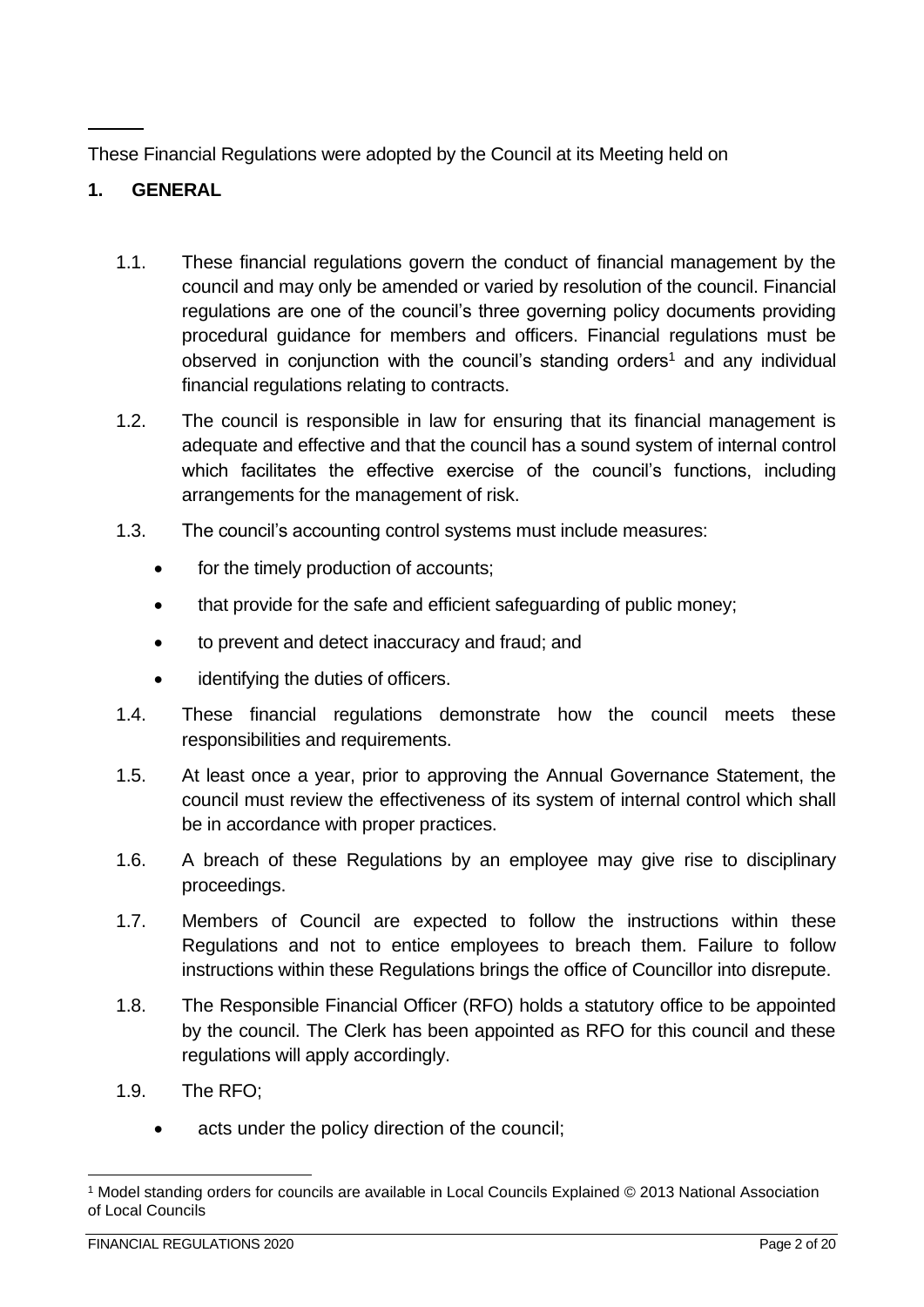- administers the council's financial affairs in accordance with all Acts, Regulations and proper practices;
- determines on behalf of the council its accounting records and accounting control systems;
- ensures the accounting control systems are observed;
- maintains the accounting records of the council up to date in accordance with proper practices;
- assists the council to secure economy, efficiency and effectiveness in the use of its resources; and
- produces financial management information as required by the council.
- 1.10. The accounting records determined by the RFO shall be sufficient to show and explain the council's transactions and to enable the RFO to ensure that any income and expenditure account and statement of balances, or record of receipts and payments and additional information, as the case may be, or management information prepared for the council from time to time comply with the Accounts and Audit Regulations<sup>2</sup>.
- 1.11. The accounting records determined by the RFO shall in particular contain:
	- entries from day to day of all sums of money received and expended by the council and the matters to which the income and expenditure or receipts and payments account relate;
	- a record of the assets and liabilities of the council; and
	- wherever relevant, a record of the council's income and expenditure in relation to claims made, or to be made, for any contribution, grant or subsidy.
- 1.12. The accounting control systems determined by the RFO shall include:
	- procedures to ensure that the financial transactions of the council are recorded as soon as reasonably practicable and as accurately and reasonably as possible;
	- procedures to enable the prevention and detection of inaccuracies and fraud and the ability to reconstruct any lost records;
	- identification of the duties of officers dealing with financial transactions and division of responsibilities of those officers in relation to significant transactions;
	- procedures to ensure that uncollectable amounts, including any bad debts are not submitted to the council for approval to be written off except with the

<sup>2</sup> In England - Accounts and Audit (England) Regulations 2011/817 In Wales - Accounts and Audit (Wales) Regulations 2005/368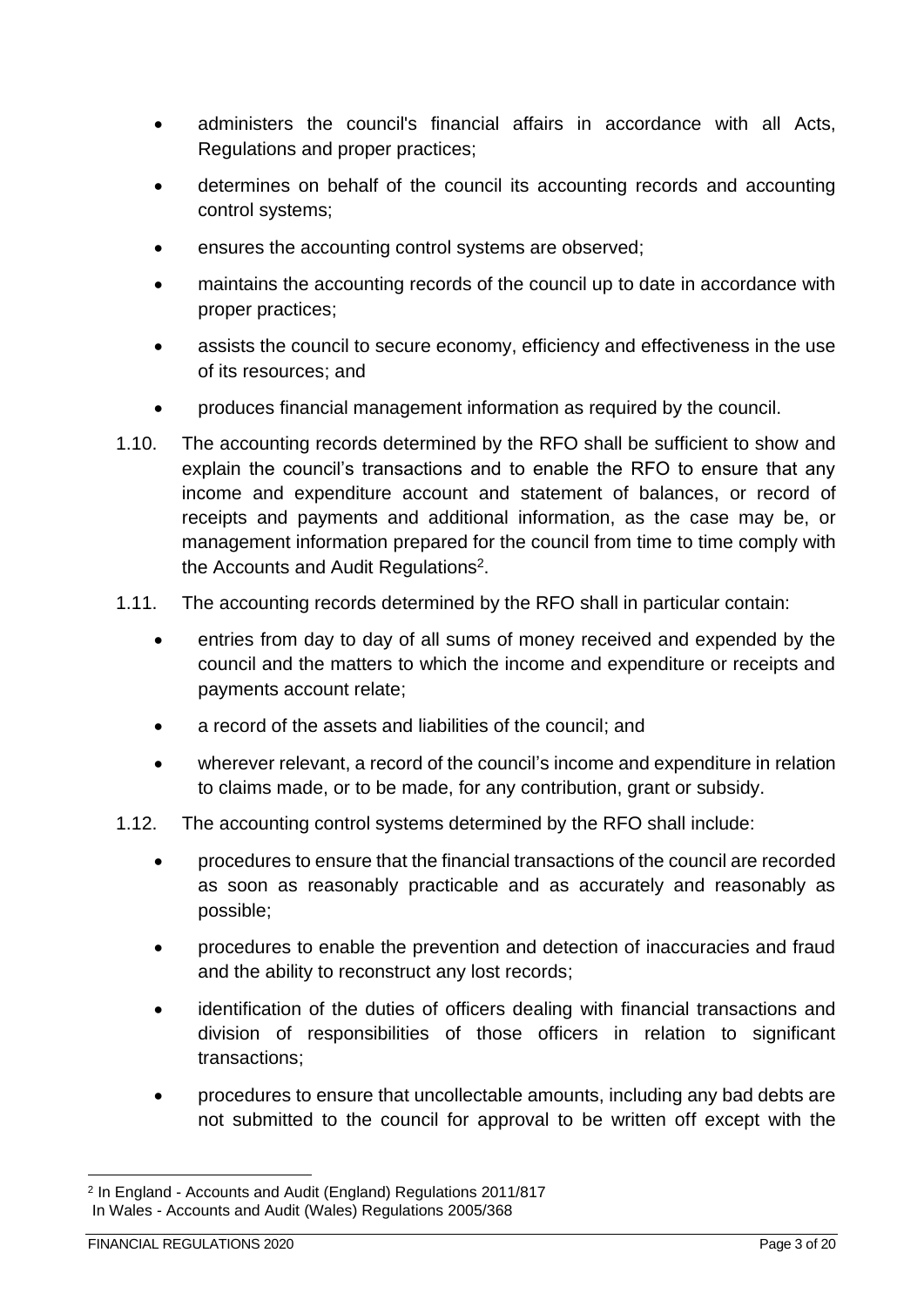approval of the RFO and that the approvals are shown in the accounting records; and

- measures to ensure that risk is properly managed.
- 1.13. The council is not empowered by these Regulations or otherwise to delegate certain specified decisions. In particular any decision regarding:
	- setting the final budget or the precept (Council Tax Requirement);
	- approving accounting statements;
	- approving an annual governance statement;
	- borrowing;
	- writing off bad debts:
	- declaring eligibility for the power of competence; and
	- addressing recommendations in any report from the internal or external auditors,

shall be a matter for the full council only.

- 1.14. In addition, the council must:
	- determine and keep under regular review the bank mandate for all council bank accounts;
	- approve any grant or a single commitment in excess of £5,000; and
	- in respect of the annual salary for any employee have regard to recommendations about annual salaries of employees made by the relevant Committee in accordance with its terms of reference.
- 1.15. In these financial regulations, references to the Accounts and Audit Regulations or 'the regulations' shall mean the regulations issued under the provisions of section 27 of the Audit Commission Act 1998, or any superseding legislation, and then in force unless otherwise specified.

In these financial regulations the term 'proper practice' or 'proper practices' shall refer to guidance issued in *Governance and Accountability for Local Councils– a Practitioners' Guide (England)* issued by the Joint Practitioners Advisory Group (JPAG), available from the websites of NALC and the Society for Local Council Clerks (SLCC) or *Governance and Accountability for Local Councils in Wales - A Practitioners' Guide*, available from the websites of One Voice Wales (OVW) and SLCC as appropriate.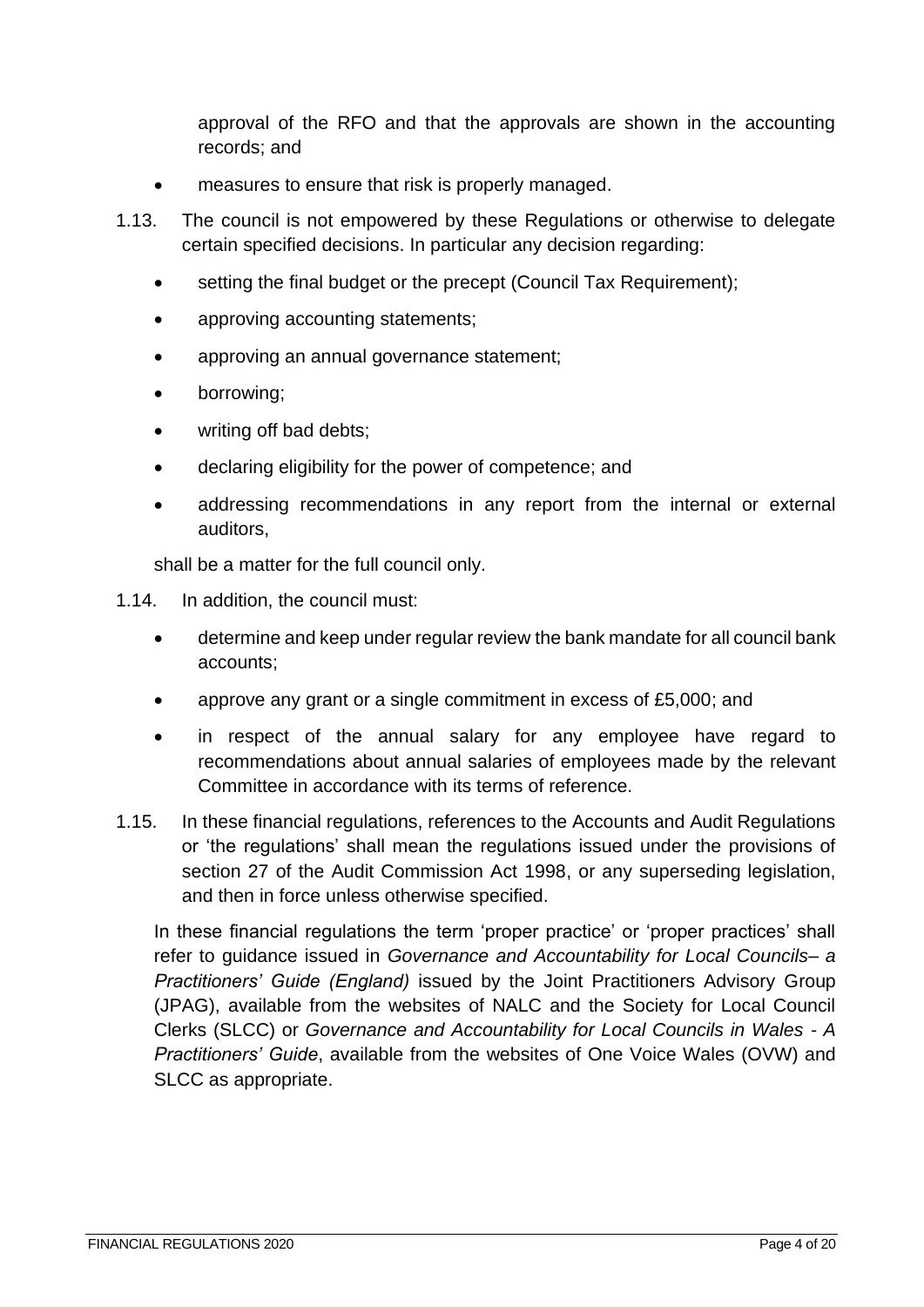# <span id="page-4-0"></span>**2. ACCOUNTING AND AUDIT (INTERNAL AND EXTERNAL)**

- 2.1. All accounting procedures and financial records of the council shall be determined by the RFO in accordance with the Accounts and Audit Regulations, appropriate Guidance and proper practices.
- 2.2. On a regular basis, at least once in each quarter, and at each financial year end, a member other than the Chairman or a cheque signatory shall be appointed to verify bank reconciliations (for all accounts) produced by the RFO. The member shall sign the reconciliations and the original bank statements (or similar document) as evidence of verification. This activity shall on conclusion be reported, including any exceptions, to and noted by the council's Finance & Grants Committee.
- 2.3. The RFO shall complete the annual statement of accounts, annual report, and any related documents of the council contained in the Annual Return (as specified in proper practices) as soon as practicable after the end of the financial year and having certified the accounts shall submit them and report thereon to the council within the timescales set by the Accounts and Audit Regulations.
- 2.4. The council shall ensure that there is an adequate and effective system of internal audit of its accounting records, and of its system of internal control in accordance with proper practices. Any officer or member of the council shall make available such documents and records as appear to the council to be necessary for the purpose of the audit and shall, as directed by the council, supply the RFO, internal auditor, or external auditor with such information and explanation as the council considers necessary for that purpose.
- 2.5. The internal auditor shall be appointed by and shall carry out the work in relation to internal controls required by the council in accordance with proper practices.
- 2.6. The internal auditor shall:
	- be competent and independent of the financial operations of the council;
	- report to council in writing, or in person, on a regular basis with a minimum of one annual written report during each financial year;
	- to demonstrate competence, objectivity and independence, be free from any actual or perceived conflicts of interest, including those arising from family relationships; and
	- have no involvement in the financial decision making, management or control of the council.
- 2.7. Internal or external auditors may not under any circumstances:
	- perform any operational duties for the council;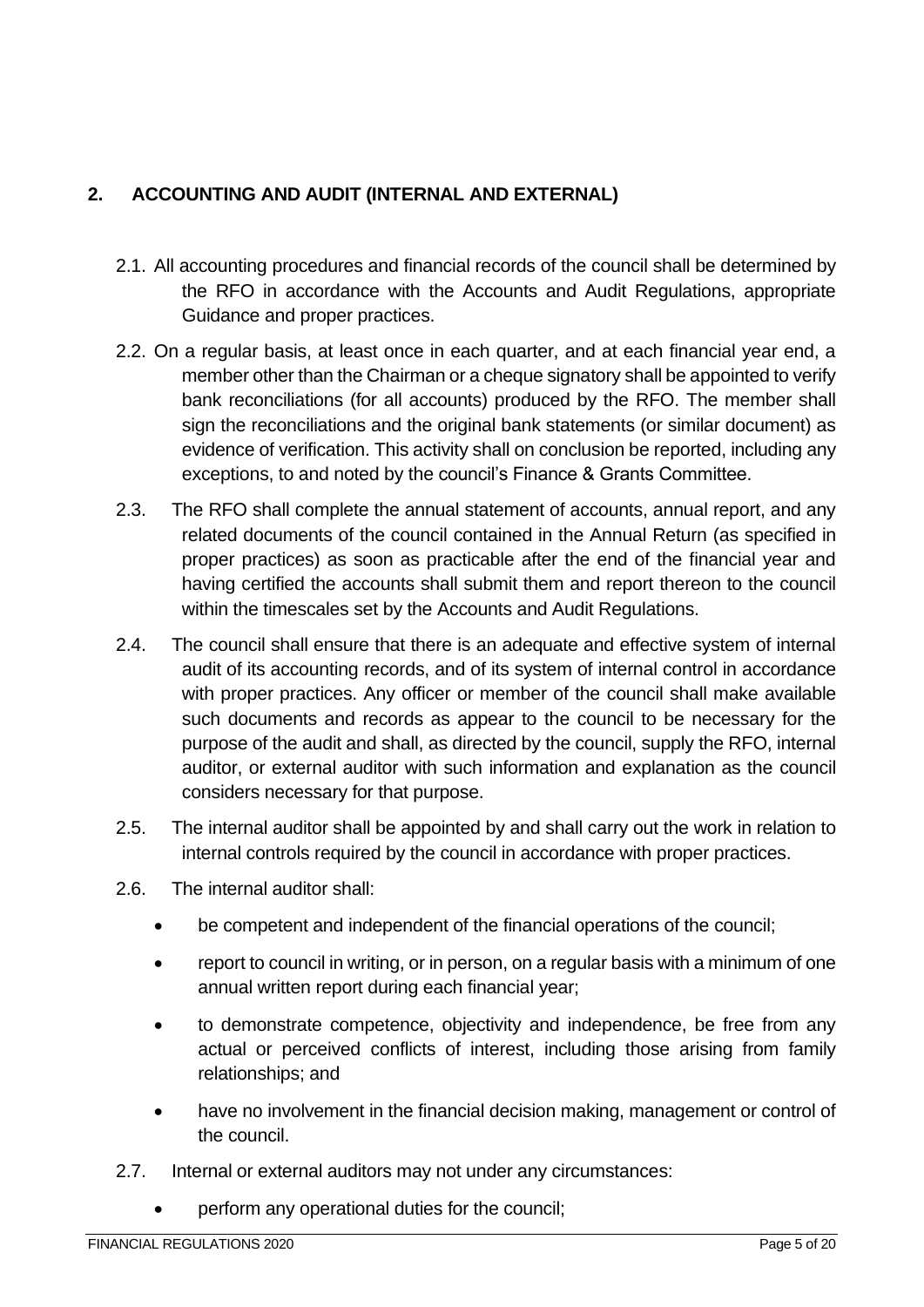- initiate or approve accounting transactions; or
- direct the activities of any council employee, except to the extent that such employees have been appropriately assigned to assist the internal auditor.
- 2.8. For the avoidance of doubt, in relation to internal audit the terms 'independent' and 'independence' shall have the same meaning as is described in proper practices.
- 2.9. The RFO shall make arrangements for the exercise of electors' rights in relation to the accounts including the opportunity to inspect the accounts, books, and vouchers and display or publish any notices and statements of account required by Audit Commission Act 1998, or any superseding legislation, and the Accounts and Audit Regulations.
- 2.10. The RFO shall, without undue delay, bring to the attention of all councillors any correspondence or report from internal or external auditors.

## <span id="page-5-0"></span>**3. ANNUAL ESTIMATES (BUDGET) AND FORWARD PLANNING**

- 3.1. Each committee shall review annual forecast and 5 year plan. Having regard to the forecast, it shall thereafter formulate and submit proposals for the following financial year to the council not later than the end of October each year including any proposals for revising the forecast. The Finance & Grants committee shall meet in November and prepare the budget for the Full Council meeting in **December**
- 3.2. The RFO must each year, by no later than November prepare detailed estimates of all receipts and payments including the use of reserves and all sources of funding for the following financial year in the form of a budget to be considered by the Finance & Grants Committee and the Full council.
- 3.3. The council shall consider annual budget proposals in relation to the council's 5 year forecast of revenue and capital receipts and payments including recommendations for the use of reserves and sources of funding and update the forecast accordingly.
- 3.4. The council shall fix the precept (council tax requirement), and relevant basic amount of council tax to be levied for the ensuing financial year not later than by the middle of January each year. The RFO shall issue the precept to the billing authority and shall supply each member with a copy of the approved annual budget.
- 3.5. The approved annual budget shall form the basis of financial control for the ensuing year.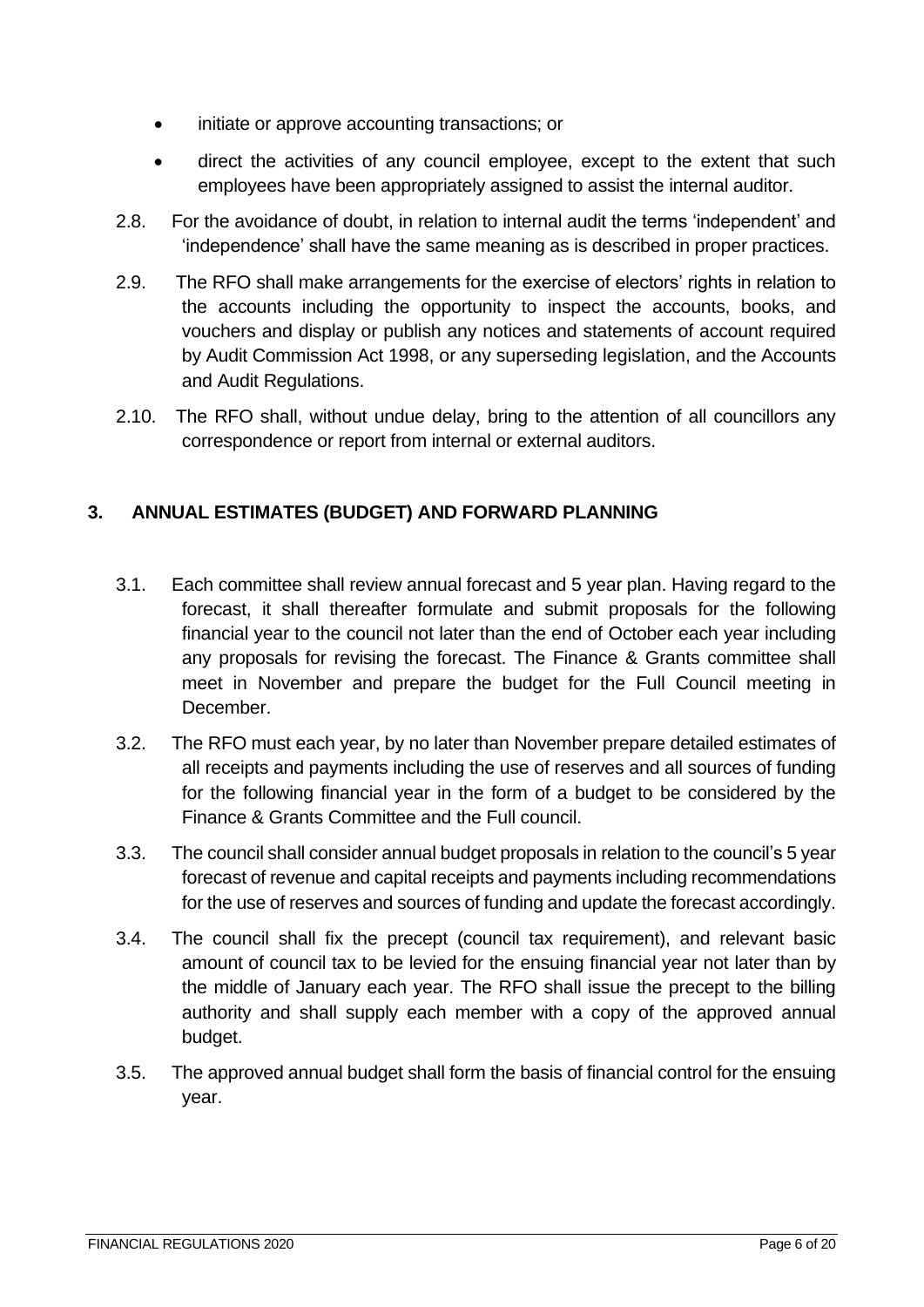# <span id="page-6-0"></span>**4. BUDGETARY CONTROL AND AUTHORITY TO SPEND**

- 4.1. Expenditure on revenue items may be authorised up to the amounts included for that class of expenditure in the approved budget. This authority is to be determined by:
	- the council for all items over £5,000;
	- a duly delegated committee of the council for items agreed as per the budget or limit to £2000.
	- the Clerk for in conjunction with Chairman of Council or Chairman of the appropriate committee, for any below to £1000

Such authority is to be evidenced by a Minute or by an authorisation slip duly signed by the Clerk, and where necessary also by the appropriate Chairman.

Contracts may not be disaggregated to avoid controls imposed by these regulations.

- 4.2. No expenditure may be authorised that will exceed the amount provided in the revenue budget for that class of expenditure other than by resolution of the council, or duly delegated committee. During the budget year and with the approval of council having considered fully the implications for public services, unspent and available amounts may be moved to other budget headings or to an earmarked reserve as appropriate ('virement').
- 4.3. Unspent provisions in the revenue or capital budgets for completed projects shall be, move to the Council reserves.
- 4.4. The salary budgets are to be reviewed at least annually in October for the following financial year and such review shall be evidenced by a hard copy schedule signed by the Clerk and the Chairman of Council or relevant committee. The RFO will inform committees of any changes impacting on their budget requirement for the coming year in good time.
- 4.5. In cases of extreme risk to the delivery of council services, the clerk may authorise revenue expenditure on behalf of the council which in the clerk's judgement it is necessary to carry out. Such expenditure includes repair, replacement or other work, whether or not there is any budgetary provision for the expenditure, subject to a limit £1000. The Clerk shall report such action to the chairman as soon as possible and to the council as soon as practicable thereafter.
- 4.6. No expenditure shall be authorised in relation to any capital project and no contract entered into or tender accepted involving capital expenditure unless the council is satisfied that the necessary funds are available and the requisite borrowing approval has been obtained.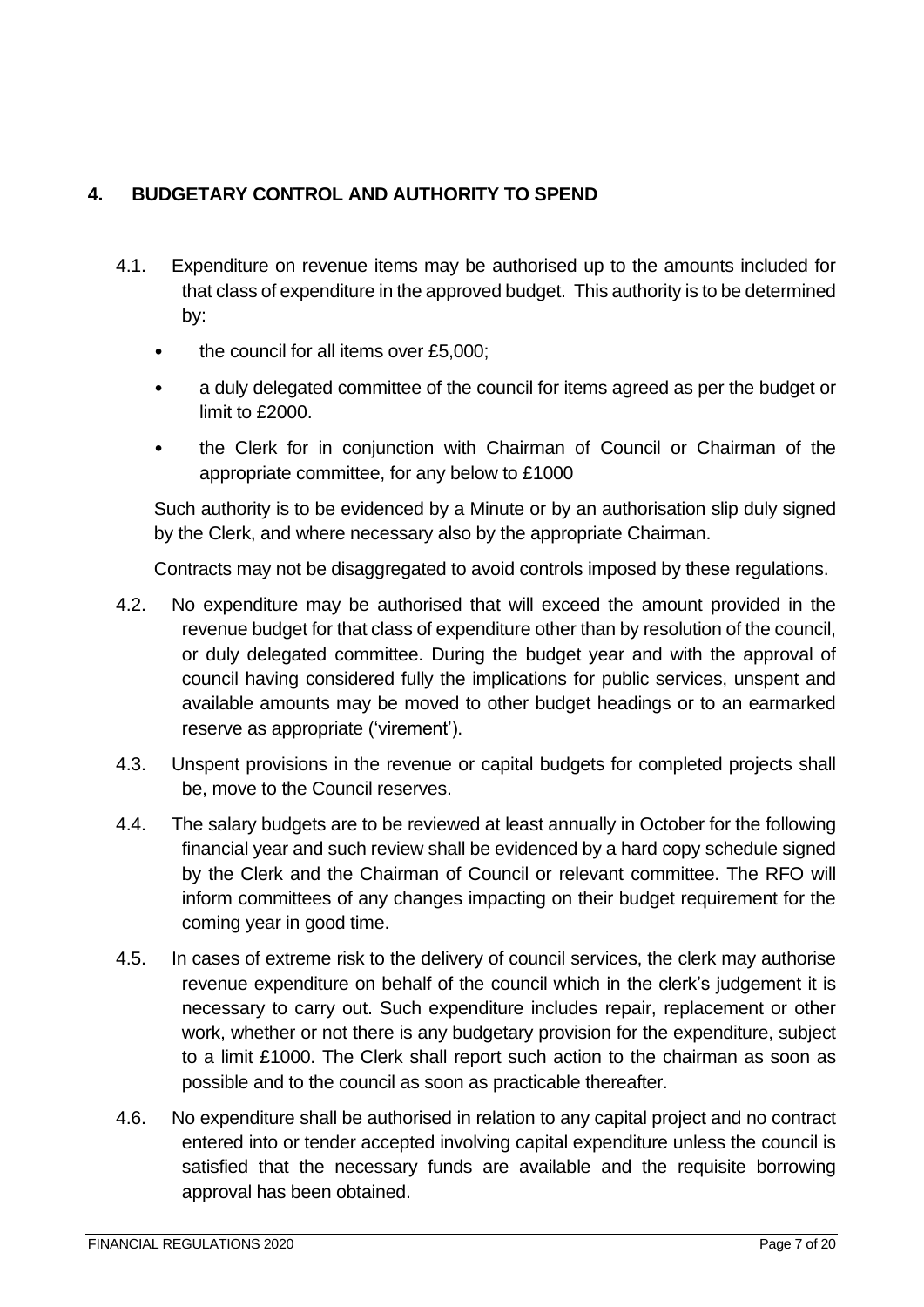- 4.7. All capital works shall be administered in accordance with the council's standing orders and financial regulations relating to contracts.
- 4.8. The RFO shall regularly provide the council with a statement of receipts and payments to date under each head of the budgets, comparing actual expenditure to the appropriate date against that planned as shown in the budget. These statements are to be prepared at least at the end of each financial quarter and shall show explanations of material variances. For this purpose "material" shall be in excess of £100 of the budget.
- 4.9. Changes in earmarked reserves shall be approved by council as part of the budgetary control process.

## <span id="page-7-0"></span>**5. BANKING ARRANGEMENTS AND AUTHORISATION OF PAYMENTS**

- 5.1. The council's banking arrangements, including the bank mandate, shall be made by the RFO and approved by the council; banking arrangements may not be delegated to a committee. They shall be regularly reviewed for safety and efficiency.
- 5.2. The RFO shall prepare a schedule of payments requiring authorisation, forming part of the Agenda for the Meeting and, together with the relevant invoices, present the schedule to council. The council shall review the schedule for compliance and, having satisfied itself shall authorise payment by a resolution of the council finance. The approved schedule shall be ruled off and initialled by the Chairman of the Meeting. A detailed list of all payments shall be disclosed within or as an attachment to the minutes of the meeting at which payment was authorised. Personal payments (including salaries, wages, expenses and any payment made in relation to the termination of a contract of employment) may be summarised to remove public access to any personal information.
- 5.3. All invoices for payment shall be examined, verified and certified by the RFO to confirm that the work, goods or services to which each invoice relates has been received, carried out, examined and represents expenditure previously approved by the council.
- 5.4. The RFO shall examine invoices for arithmetical accuracy and analyse them to the appropriate expenditure heading. The RFO shall take all steps to pay all invoices submitted, and which are in order, at the next available council Meeting.
- 5.5. The Clerk and RFO shall have delegated authority to authorise the payment of items only in the following circumstances:
	- a) If a payment is necessary to avoid a charge to interest under the Late Payment of Commercial Debts (Interest) Act 1998, and the due date for payment is before the next scheduled Meeting of council, where the Clerk and RFO certify that there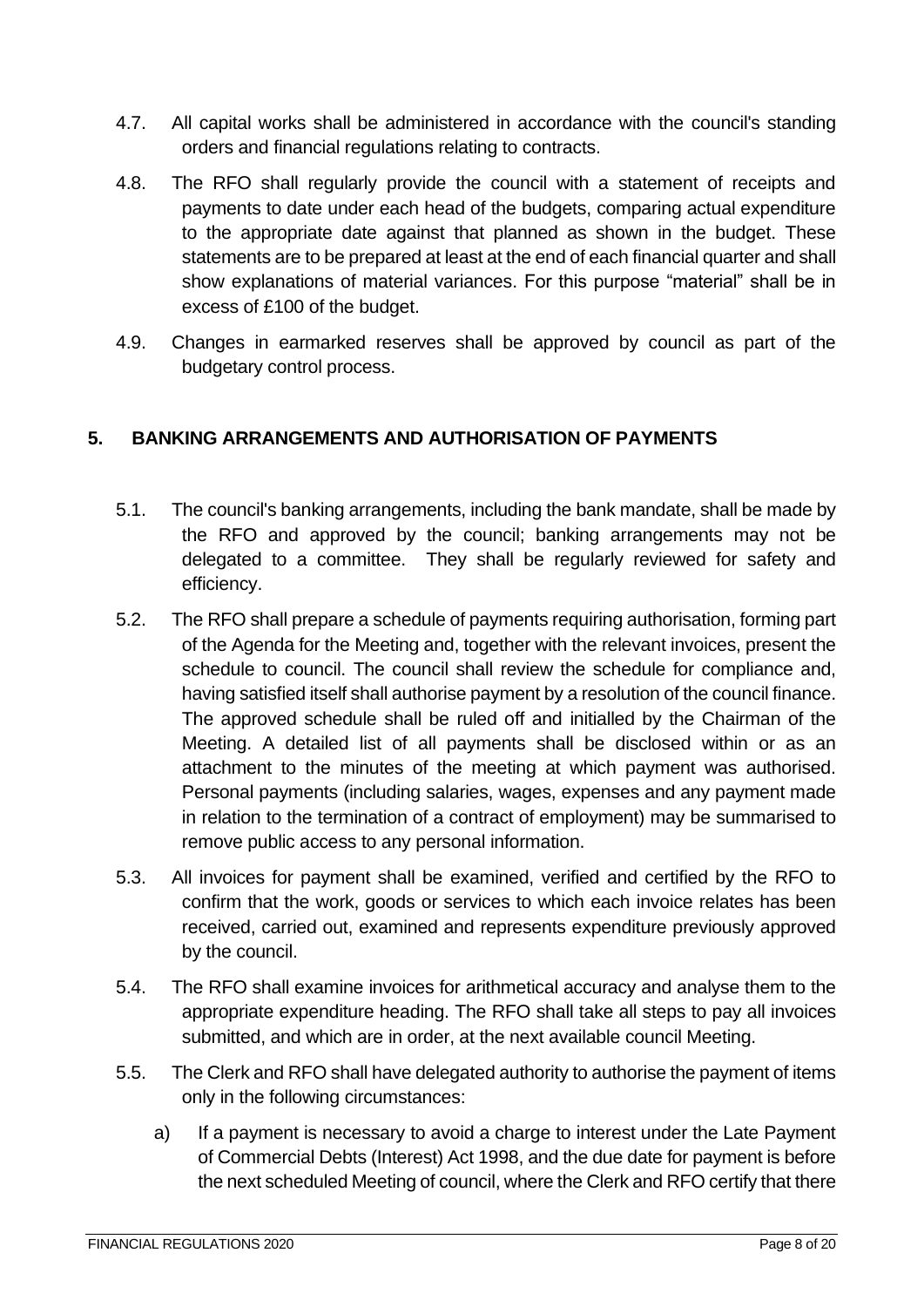is no dispute or other reason to delay payment, provided that a list of such payments shall be submitted to the next appropriate meeting of council.

- b) An expenditure item authorised under 5.6 below (continuing contracts and obligations) provided that a list of such payments shall be submitted to the next appropriate meeting of council.
- c) Fund transfers within the councils banking arrangements as appropriate to cover all outstanding payments prevent the council being overdrawn.
- d) For each financial year the Clerk and RFO shall draw up a list of due payments which arise on a regular basis as the result of a continuing contract, statutory duty, or obligation (such as but not exclusively, Salaries, PAYE and NI, pensions and regular maintenance contracts and the like for which council may authorise payment for the year provided that the requirements of regulation 4.1 (Budgetary Controls) are adhered to, provided also that a list of such payments shall be submitted to the next appropriate meeting of council.
- 5.6. A record of regular payments made under 5.6 above shall be drawn up and be signed by two members on each and every occasion when payment is authorised - thus controlling the risk of duplicated payments being authorised and / or made.
- 5.7. In respect of grants the Finance & Grants Committee shall approve expenditure within any limits set by council and in accordance with any Policy statement approved by council. Any Revenue or Capital Grant in excess of £5,000 shall before payment, be subject to ratification by resolution of the council.
- 5.8. Members are subject to the Code of Conduct that has been adopted by the council and shall comply with the Code and Standing Orders when a decision to authorise or instruct payment is made in respect of a matter in which they have a disclosable pecuniary or other interest, unless a dispensation has been granted.
- 5.9. The council will aim to rotate the duties of members in these Regulations so that onerous duties are shared out as evenly as possible over time.
- 5.10. Any changes in the recorded details of suppliers, such as bank account records, shall be approved in writing by a Member.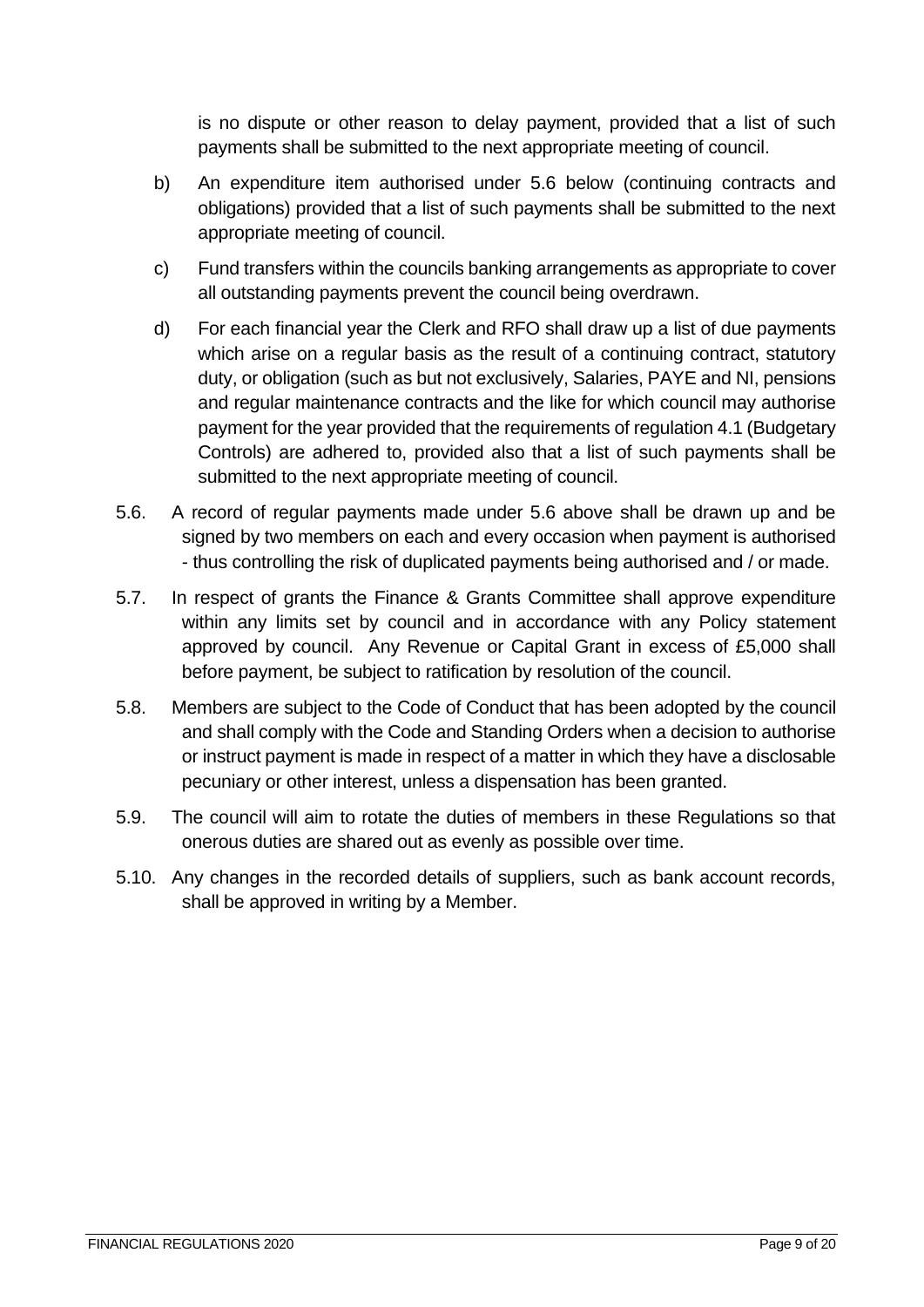### <span id="page-9-0"></span>**6. INSTRUCTIONS FOR THE MAKING OF PAYMENTS**

- 6.1. The council will make safe and efficient arrangements for the making of its payments.
- 6.2. Following authorisation under Financial Regulation 5 above, the council, a duly delegated committee or, if so delegated, the Clerk or RFO shall give instruction that a payment shall be made.
- 6.3. All payments shall be affected by cheque or bank transfer, in accordance with a resolution of Council.
- 6.4. Cheques or bank transfer payment drawn on the bank account in accordance with the schedule as presented to council or committee shall be signed by two members of council, in accordance with a resolution instructing that payment. A member who is a bank signatory, having a connection by virtue of family or business relationships with the beneficiary of a payment, should not, under normal circumstances, be a signatory to the payment in question.
- 6.5. To indicate agreement of the details shown on the cheque or order for payment with the counterfoil and the invoice or similar documentation, the signatories shall each also initial the cheque counterfoil.
- 6.6. Cheques or bank transfer for payment shall not normally be presented for signature other than at a council or committee meeting (including immediately before or after such a meeting). Any signatures obtained away from such meetings shall be reported to the council at the next convenient meeting.
- *6.7.* If thought appropriate by the council, payment for utility supplies (energy, telephone and water) and any National Non-Domestic Rates may be made by variable Direct Debit provided that the instructions are signed by two members and any payments are reported to council as made. The approval of the use of a variable Direct Debit shall be renewed by resolution of the council at least every two years.
- 6.8. If thought appropriate by the council, payment for certain items (principally Salaries) may be made by Banker's Standing Order provided that the instructions are signed, or otherwise evidenced by two members are retained and any payments are reported to council as made. The approval of the use of a Banker's Standing Order shall be renewed by resolution of the council every year.
- 6.9. If thought appropriate by the council, payment for certain items may be made by BACS or CHAPS methods provided that the instructions for each payment are signed, or otherwise evidenced, by two authorised bank signatories are retained and any payments are reported to council as made. The approval of the use of BACS or CHAPS shall be renewed by resolution of the council at least every two years.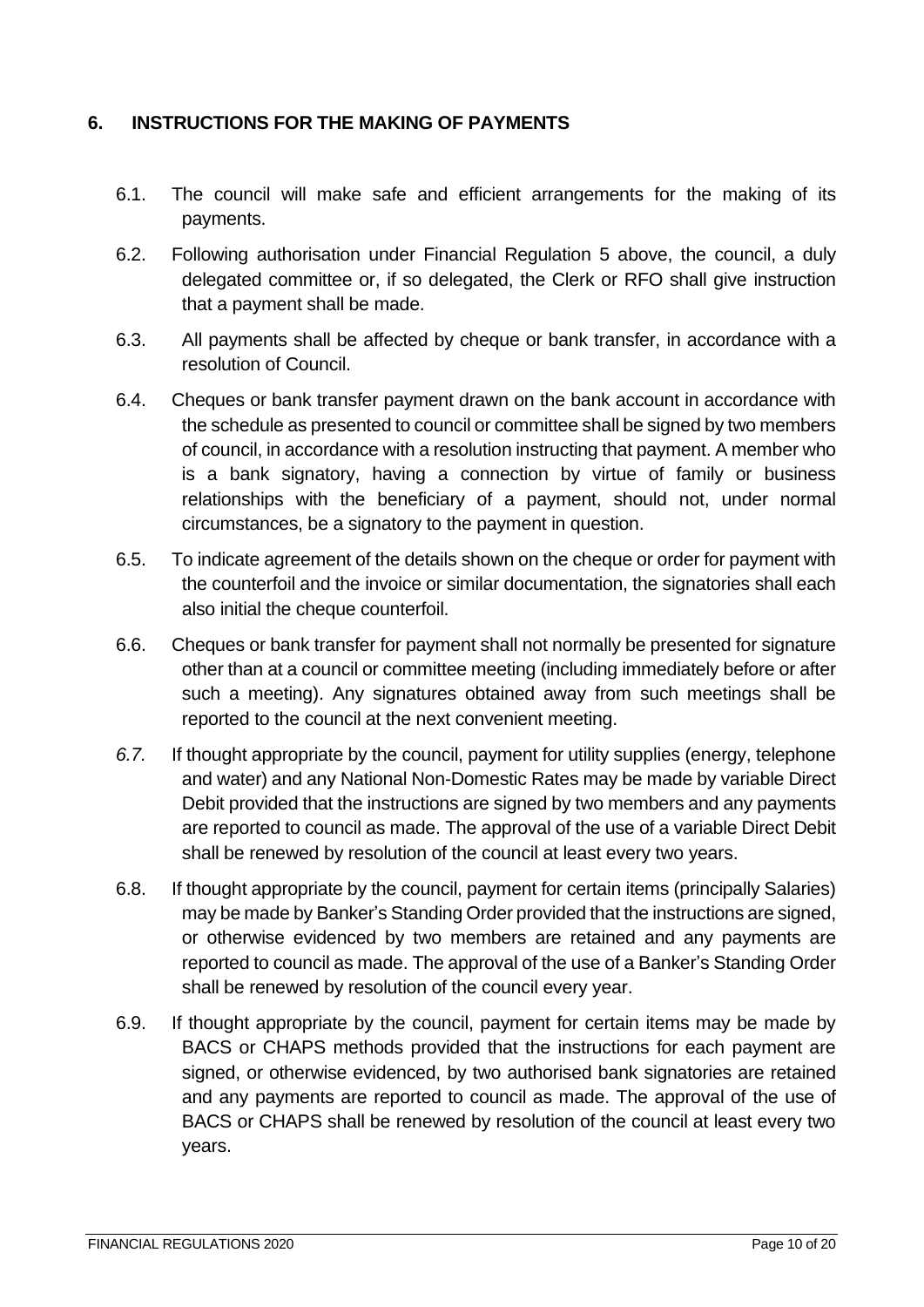- 6.10. If thought appropriate by the council payment for certain items may be made by internet banking transfer provided evidence is retained showing which members approved the payment. To a daily maximum of £5000. Bank statements shall be inspected on a monthly basis and signed by the Chairman of the Council or Chairman of the Finance & Grants Committee.
- 6.11. Where a computer requires use of a personal identification number (PIN) or other password(s), for access to the council's records on that computer, a note shall be made of the PIN and Passwords and shall be handed to and retained by the Chairman of Council in a sealed dated envelope. This envelope may not be opened other than in the presence of two other councillors. After the envelope has been opened, in any circumstances, the PIN and / or passwords shall be changed as soon as practicable. The fact that the sealed envelope has been opened, in whatever circumstances, shall be reported to all members immediately and formally to the next available meeting of the council. This will not be required for a member's personal computer used only for remote authorisation of bank payments.
- 6.12. No employee or councillor shall disclose any PIN or password, relevant to the working of the council or its bank accounts, to any person not authorised in writing by the council or a duly delegated committee.
- 6.13. Regular back-up copies of the records on any computer shall be made and shall be stored securely away from the computer in question, and preferably off site.
- 6.14. The council, and any members using computers for the council's financial business, shall ensure that anti-virus, anti-spyware and firewall, software with automatic updates, together with a high level of security, is used.
- 6.15. Where internet banking arrangements are made with any bank, the RFO shall be appointed as the Service Administrator. The Bank Mandate approved by the council shall identify a number of councillors who will be authorised to approve transactions on those accounts. The bank mandate will state clearly the amounts of payments that can be instructed by the use of the Service Administrator alone, or by the Service Administrator with a stated number of approvals.
- 6.16. Access to any internet banking accounts will be directly to the access page (which may be saved under "favourites"), and not through a search engine or e-mail link. Remembered or saved passwords facilities must not be used on any computer used for council banking work. Breach of this Regulation will be treated as a very serious matter under these regulations.
- 6.17. Changes to account details for suppliers, which are used for internet banking may only be changed on written hard copy notification by the supplier and supported by hard copy authority for change signed by two of members. A programme of regular checks of standing data with suppliers will be followed.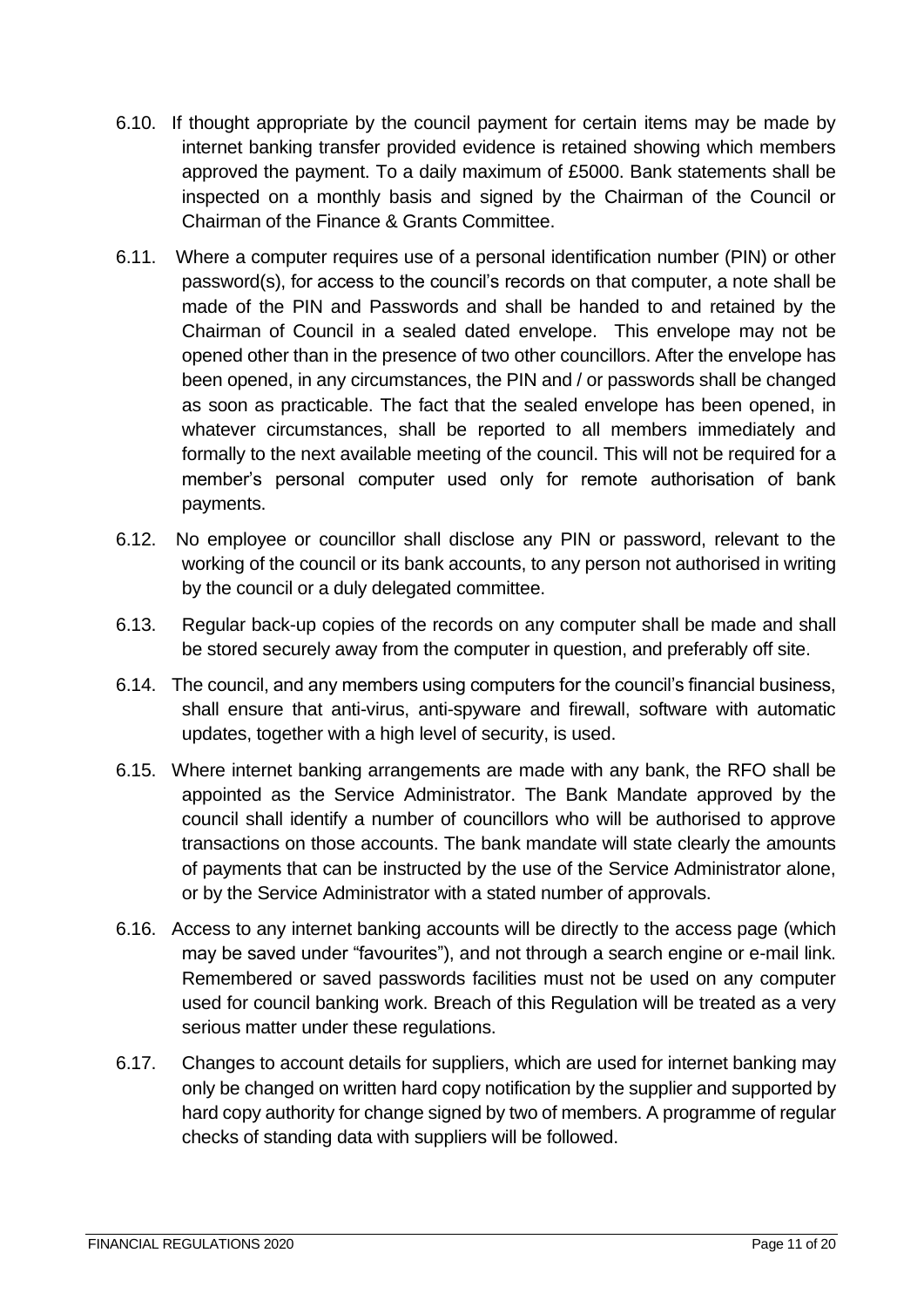- 6.18. The RFO may provide petty cash to officers for the purpose of defraying operational and other expenses. Vouchers for payments made shall be forwarded to the RFO with a claim for reimbursement.
	- a) The RFO shall maintain as petty cash float of £150 for the purpose of defraying operational and other expenses. Vouchers for payments made from petty cash shall be kept substantiating the payment.
	- b) Income received must not be paid into the petty cash float but must be separately banked, as provided elsewhere in these regulations.
	- c) Payments to maintain the petty cash float shall be shown separately on the schedule of payments presented to council under 5.2 above.

# <span id="page-11-0"></span>**7. PAYMENT OF SALARIES**

- 7.1. As an employer, the council shall make arrangements to meet fully the statutory requirements placed on all employers by PAYE and National Insurance legislation. The payment of all salaries shall be made in accordance with payroll records and the rules of PAYE and National Insurance currently operating, and salary rates shall be as agreed by council, or duly delegated committee.
- 7.2. Payment of salaries and payment of deductions from salary such as may be required to be made for tax, national insurance and pension contributions, or similar statutory or discretionary deductions must be made in accordance with the payroll records and on the appropriate dates stipulated in employment contracts, provided that each payment is reported to the next available council meeting, as set out in these regulations above.
- 7.3. No changes shall be made to any employee's pay, emoluments, or terms and conditions of employment without the prior consent of the council.
- 7.4. Each and every payment to employees of net salary and to the appropriate creditor of the statutory and discretionary deductions shall be recorded in a separate confidential record (confidential cash book). This confidential record is not open to inspection or review (under the Freedom of Information Act 2000 or otherwise) other than:
	- a) by any councillor who can demonstrate a need to know;
	- b) by the internal auditor;
	- c) by the external auditor; or
	- d) by any person authorised under Audit Commission Act 1998, or any superseding legislation.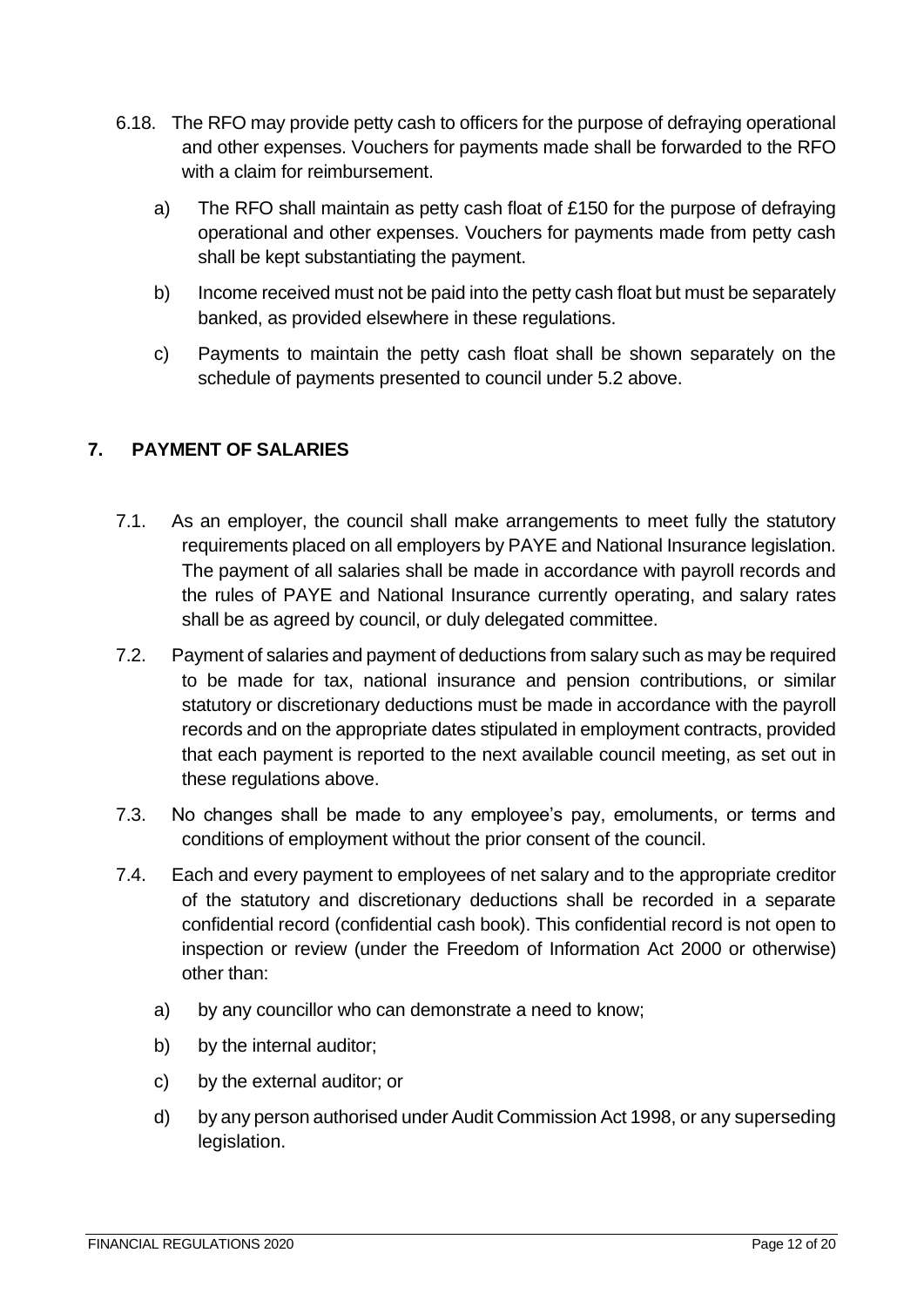- 7.5. The total of such payments in each calendar month shall be reported with all other payments as made as may be required under these Financial Regulations, to ensure that only payments due for the period have actually been paid.
- 7.6. An effective system of personal performance management should be maintained for the senior officers.
- 7.7. Any termination payments shall be supported by a clear business case and reported to the council. Termination payments shall only be authorised by council.
- 7.8. Before employing interim staff the council must consider a full business case.

# <span id="page-12-0"></span>**8. LOANS AND INVESTMENTS**

- 8.1. All borrowings shall be affected in the name of the council, after obtaining any necessary borrowing approval. Any application for borrowing approval shall be approved by Council as to terms and purpose. The application for Borrowing Approval, and subsequent arrangements for the Loan shall only be approved by full council.
- 8.2. Any financial arrangement which does not require formal Borrowing Approval from the Secretary of State (such as Hire Purchase or Leasing of tangible assets) shall be subject to approval by the full council. In each case a report in writing shall be provided to council in respect of value for money for the proposed transaction.
- 8.3. The council will arrange with the council's Banks and Investment providers for the sending of a copy of each statement of account to the Chairman of the council at the same time as one is issued to the Clerk or RFO.
- 8.4. All loans and investments shall be negotiated in the name of the Council and shall be for a set period in accordance with council policy.
- 8.5. The council shall consider the need for an Investment Strategy and Policy which, if drawn up, shall be in accordance with relevant regulations, proper practices and guidance. Any Strategy and Policy shall be reviewed by the council at least annually.
- 8.6. All investments of money under the control of the council shall be in the name of the council.
- 8.7. All investment certificates and other documents relating thereto shall be retained in the custody of the RFO.
- 8.8. Payments in respect of short term or long term investments, including transfers between bank accounts held in the same bank, or branch, shall be made in accordance with Regulation 5 (Authorisation of payments) and Regulation 6 (Instructions for payments).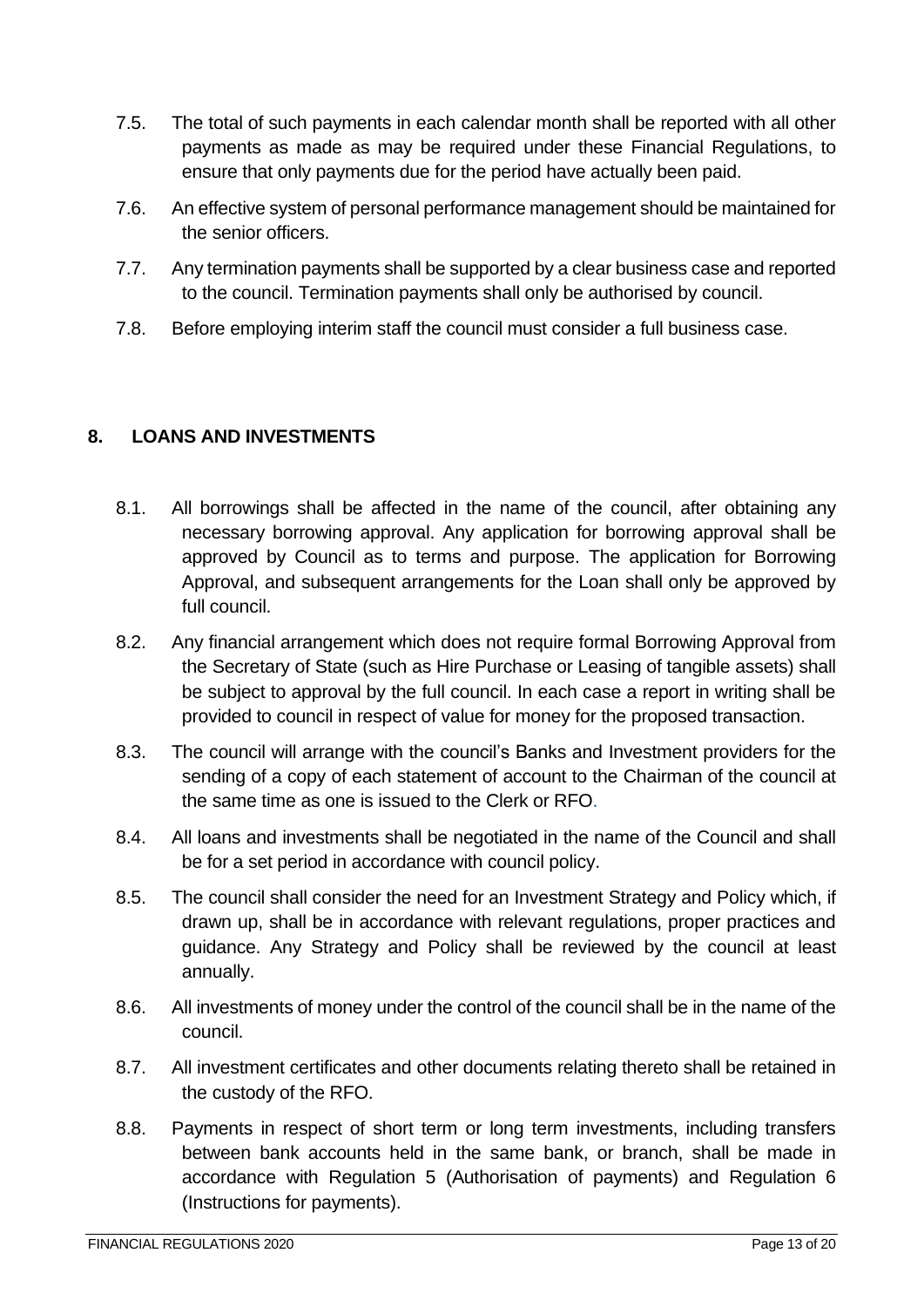## <span id="page-13-0"></span>**9. INCOME**

- 9.1. The collection of all sums due to the council shall be the responsibility of and under the supervision of the RFO.
- 9.2. Particulars of all charges to be made for work done, services rendered or goods supplied shall be agreed annually by the council, notified to the RFO and the RFO shall be responsible for the collection of all accounts due to the council.
- 9.3. The council will review all fees and charges at least annually, following a report of the RFO.
- 9.4. Any sums found to be irrecoverable and any bad debts shall be reported to the council and the Councils bad debts policy (Appendix FR1) shall be followed prior to writing off. All sums received on behalf of the council shall be banked intact as directed by the RFO. In all cases, all receipts shall be deposited with the council's bankers with such frequency as the RFO considers necessary.
- 9.5. The origin of each receipt shall be entered on the paying-in slip.
- 9.6. Personal cheques shall not be cashed out of money held on behalf of the council.
- 9.7. The RFO shall promptly complete any VAT Return that is required. Any repayment claim due in accordance with VAT 126. And shall be made at least annually coinciding with the financial year end.
- 9.8. Where any significant sums of cash are regularly received by the council, the RFO shall take such steps as are agreed by the council to ensure that more than one person is present when the cash is counted in the first instance, that there is a reconciliation to some form of control such as ticket issues, and that appropriate care is taken in the security and safety of individuals banking such cash.
- 9.9. Any income arising which is the property of a charitable trust shall be paid into a charitable bank account. Instructions for the payment of funds due from the charitable trust to the council (to meet expenditure already incurred by the authority) will be given by the Managing Trustees of the charity meeting separately from any council meeting (see also Regulation 16 below)].

### <span id="page-13-1"></span>**10. ORDERS FOR WORK, GOODS AND SERVICES**

10.1. An e-mail shall be used as confirmation for all work, goods and services unless a formal contract is to be prepared or an official order would be inappropriate. Copies of orders shall be retained.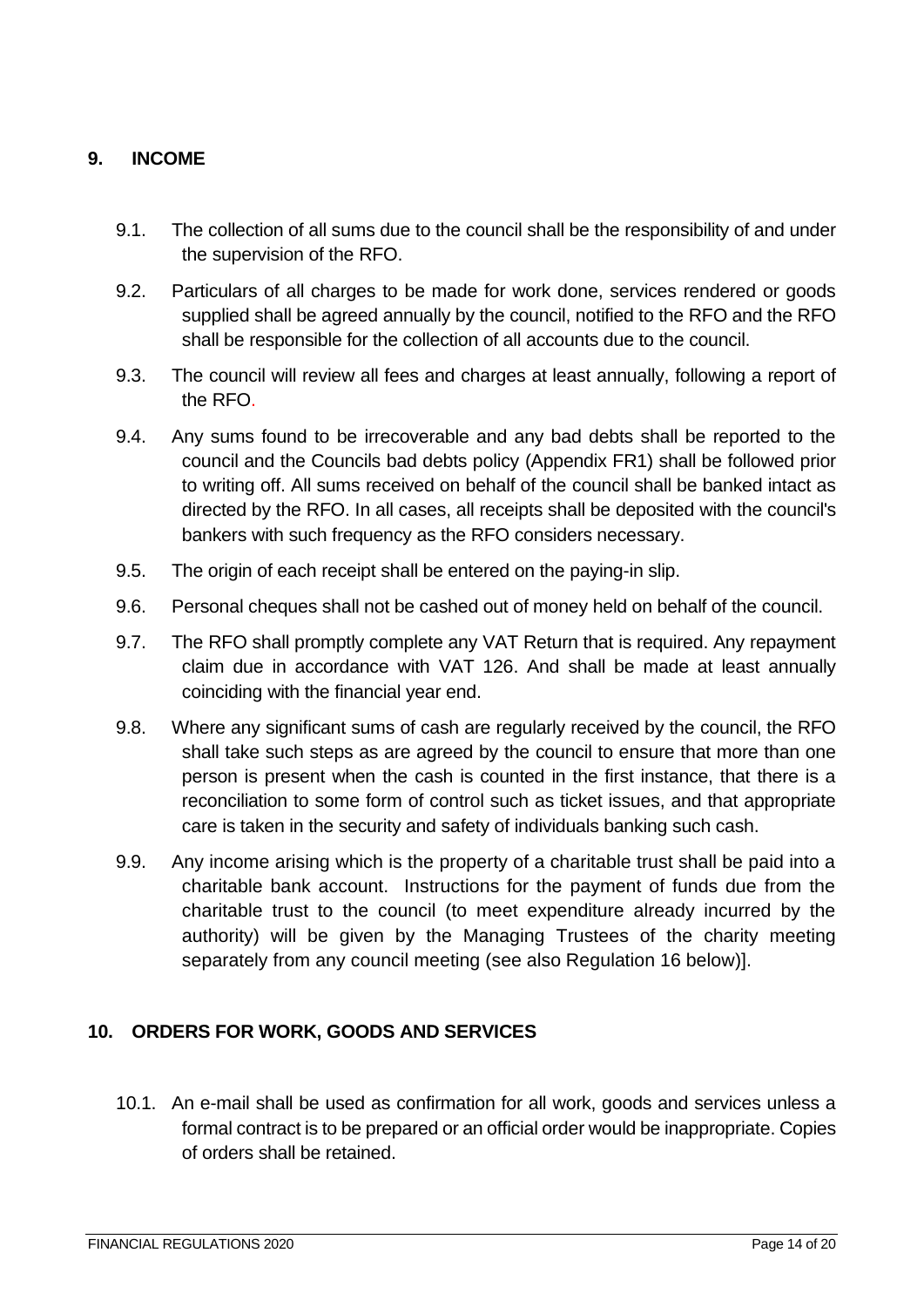- 10.2. All members and Officers are responsible for obtaining value for money at all times. An officer issuing an order shall ensure as far as reasonable and practicable that the best available terms are obtained in respect of each transaction, usually by obtaining three or more quotations or estimates from appropriate suppliers, subject to any *de minimis* provisions in Regulation 11 (I) below.
- 10.3. A member may not issue any change to just order or make any contract on behalf of the council.
- 10.4. The RFO shall verify the lawful nature of any proposed purchase before the issue of any order, and in the case of new or infrequent purchases or payments, the RFO shall ensure that the statutory authority shall be reported to the meeting at which the order is approved so that the Minutes can record the power being used.

# <span id="page-14-0"></span>**11. CONTRACTS**

- 11.1. Procedures as to contracts are laid down as follows:
	- a. Every contract shall comply with these financial regulations, and no exceptions shall be made otherwise than in an emergency provided that this regulation need not apply to contracts which relate to items (i) to (vi) below:
		- i. for the supply of gas, electricity, water, sewerage and telephone services;
		- ii. for specialist services such as are provided by solicitors, accountants, surveyors and planning consultants;
		- iii. for work to be executed or goods or materials to be supplied which consist of repairs to or parts for existing machinery or equipment or plant;
		- iv. for work to be executed or goods or materials to be supplied which constitute an extension of an existing contract by the Council;
		- v. for additional audit work of the external Auditor up to an estimated value of £500 (in excess of this sum the Clerk and RFO shall act after consultation with the Chairman and Vice Chairman of council); and
		- vi. for goods or materials proposed to be purchased which are proprietary articles and / or are only sold at a fixed price.
	- b. Where the council intends to procure or award a public supply contract, public service contract or public works contract as defined by The Public Contracts Regulations 2015 ("the Regulations") which is valued at £25,000 or more, the council shall comply with the relevant requirements of the Regulations<sup>3</sup>.

<sup>&</sup>lt;sup>3</sup> The Regulations require councils to use the Contracts Finder website to advertise contract opportunities, set out the procedures to be followed in awarding new contracts and to publicise the award of new contracts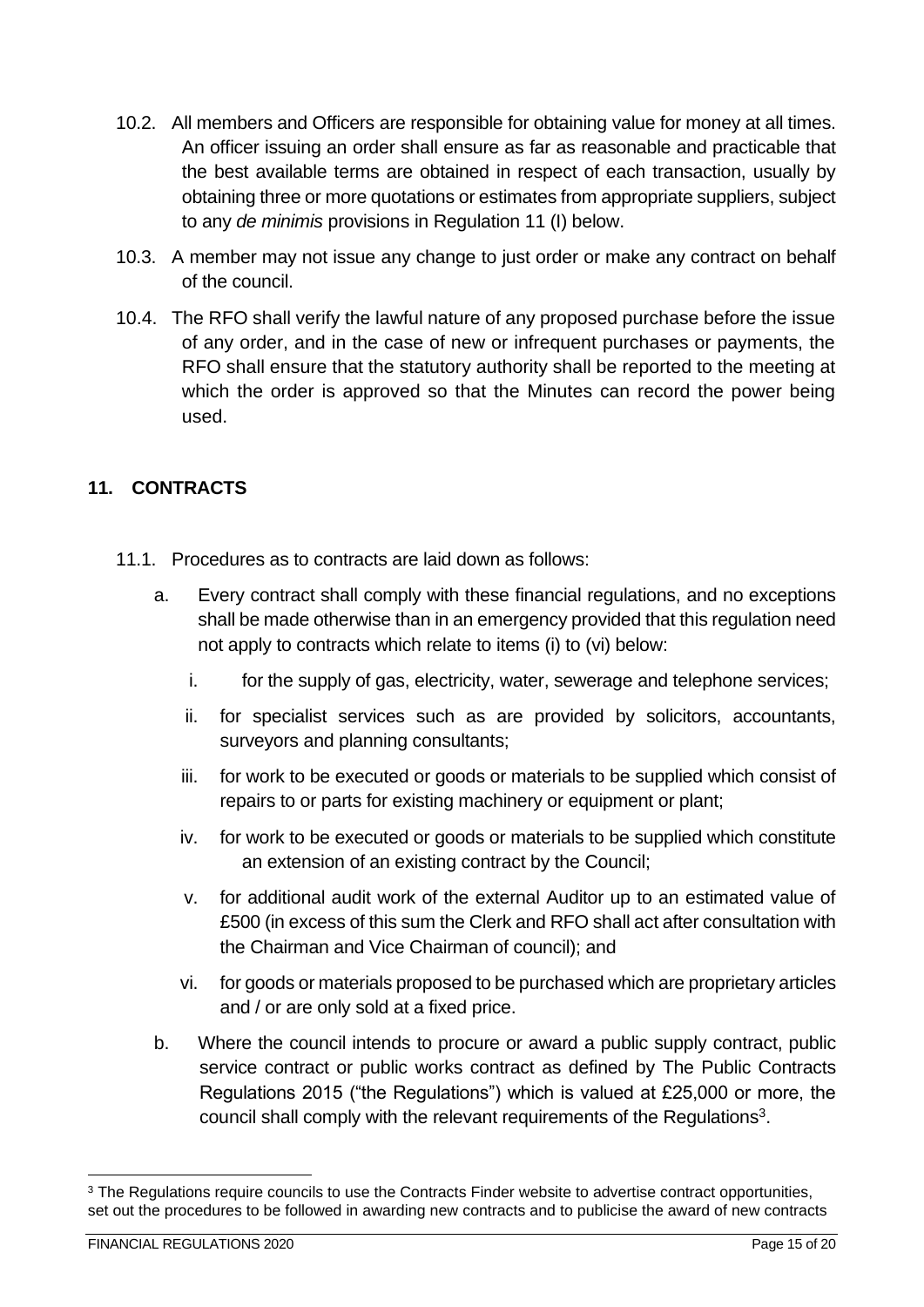- c. The full requirements of The Regulations, as applicable, shall be followed in respect of the tendering and award of a public supply contract, public service contract or public works contractwhich exceed thresholds in The Regulations set by the Public Contracts Directive 2014/24/EU (which may change from time to  $time)^4$ .
- d. When applications are made to waive financial regulations relating to contracts to enable a price to be negotiated without competition the reason shall be embodied in a recommendation to the council.
- e. Such invitation to tender shall state the general nature of the intended contract and the Clerk shall obtain the necessary technical assistance to prepare a specification in appropriate cases. The invitation shall in addition state that tenders must be addressed to the Clerk in the ordinary course of post. Each tendering firm shall be supplied with a specifically marked envelope in which the tender is to be sealed and remain sealed until the prescribed date for opening tenders for that contract.
- f. All sealed tenders shall be opened at the same time on the prescribed date by the Clerk in the presence of at least one member of council.
- g. Any invitation to tender issued under this regulation shall be subject to Standing Orders[], <sup>5</sup> [insert reference of the council's relevant standing order] and shall re above [£100] the Clerk or RFO shall strive to obtain 3 estimates. Otherwise, Regulation 10.3 above shall apply.
	- h. The council shall not be obliged to accept the lowest or any tender, quote or estimate.
	- i. Should it occur that the council, or duly delegated committee, does not accept any tender, quote or estimate, the work is not allocated and the council requires further pricing, provided that the specification does not change, no person shall be permitted to submit a later tender, estimate or quote who was present when the original decision making process was being undertaken.
- j. refer to the terms of the Bribery Act 2010.

<sup>1</sup> The Regulations require councils to use the Contracts Finder website to advertise contract opportunities, set out the procedures to be followed in awarding new contracts and to publicise the award of new contracts <sup>1</sup> Thresholds currently applicable are:

- a. For public supply and public service contracts 209,000 Euros (£164,176)
- b. For public works contracts 5,225,000 Euros (£4,104,394)

<sup>1</sup> Based on NALC's model standing order 18d in Local Councils Explained © 2013 National Association of Local Councils

a.

<sup>5</sup> Based on NALC's model standing order 18d in Local Councils Explained © 2013 National Association of Local Councils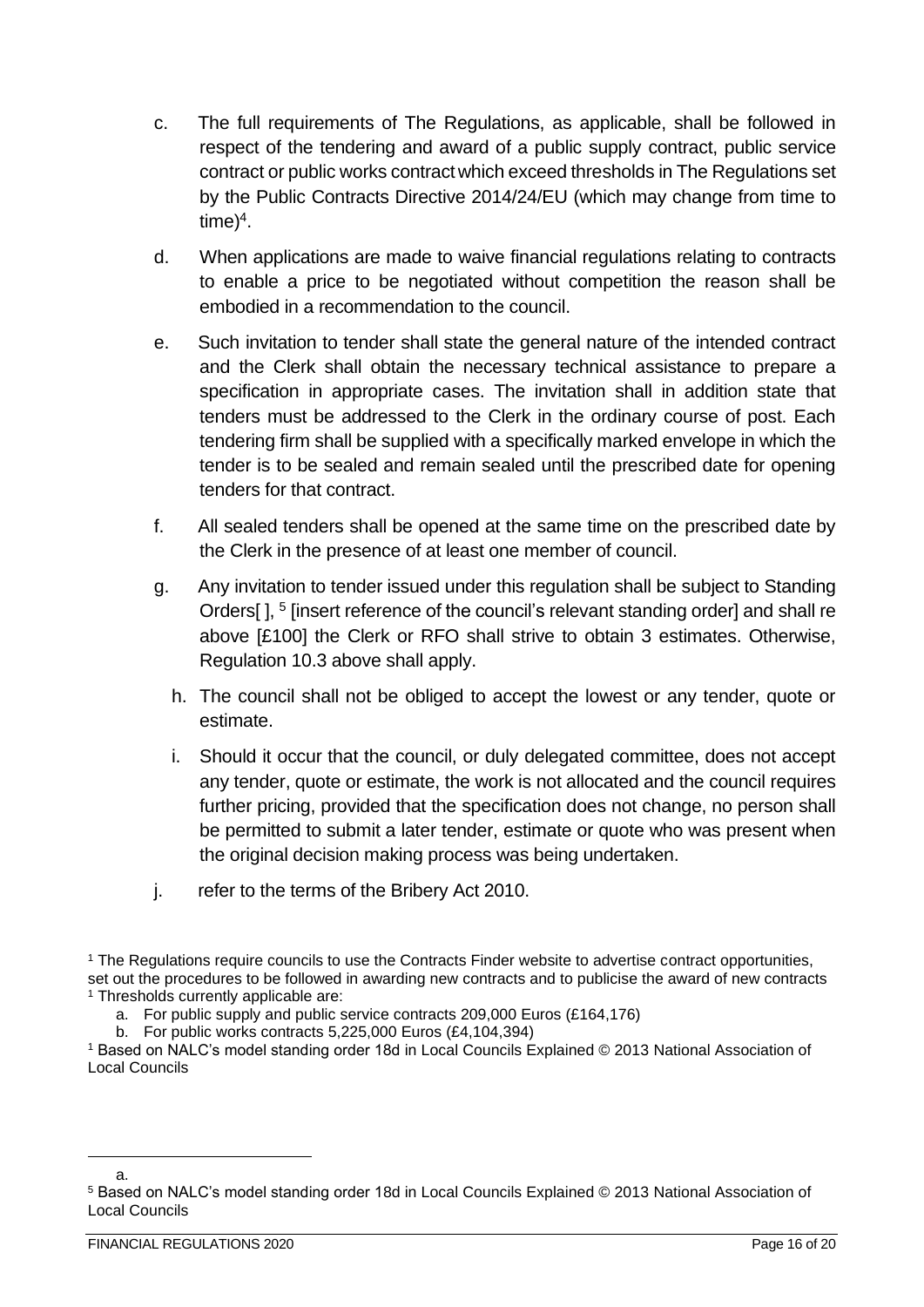# <span id="page-16-0"></span>**12. PAYMENTS UNDER CONTRACTS FOR BUILDING OR OTHER CONSTRUCTION WORKS**

- 12.1. Payments on account of the contract sum shall be made within the time specified in the contract by the RFO upon authorised certificates of the architect or other consultants engaged to supervise the contract (subject to any percentage withholding as may be agreed in the particular contract).
- 12.2. Where contracts provide for payment by instalments the RFO shall maintain a record of all such payments. In any case where it is estimated that the total cost of work carried out under a contract, excluding agreed variations, will exceed the contract sum of 5% or more a report shall be submitted to the council.
- 12.3. Any variation to a contract or addition to or omission from a contract must be approved by the council and Clerk to the contractor in writing, the council being informed where the final cost is likely to exceed the financial provision.

### <span id="page-16-1"></span>**13. ASSETS, PROPERTIES AND ESTATES**

- 13.1. The Clerk shall make appropriate arrangements for the custody of all title deeds and Land Registry Certificates of properties held by the council. The RFO shall ensure a record is maintained of all properties held by the council, recording the location, extent, plan, reference, purchase details, nature of the interest, tenancies granted, rents payable and purpose for which held in accordance with Accounts and Audit Regulations.
- 13.2. No tangible moveable property shall be purchased or otherwise acquired, sold, leased or otherwise disposed of, without the authority of the council, together with any other consents required by law, save where the estimated value of any one item of tangible movable property does not exceed £250.
- 13.3. No real property (interests in land) shall be sold, leased or otherwise disposed of without the authority of the council, together with any other consents required by law, In each case a report in writing shall be provided to council in respect of valuation and surveyed condition of the property (including matters such as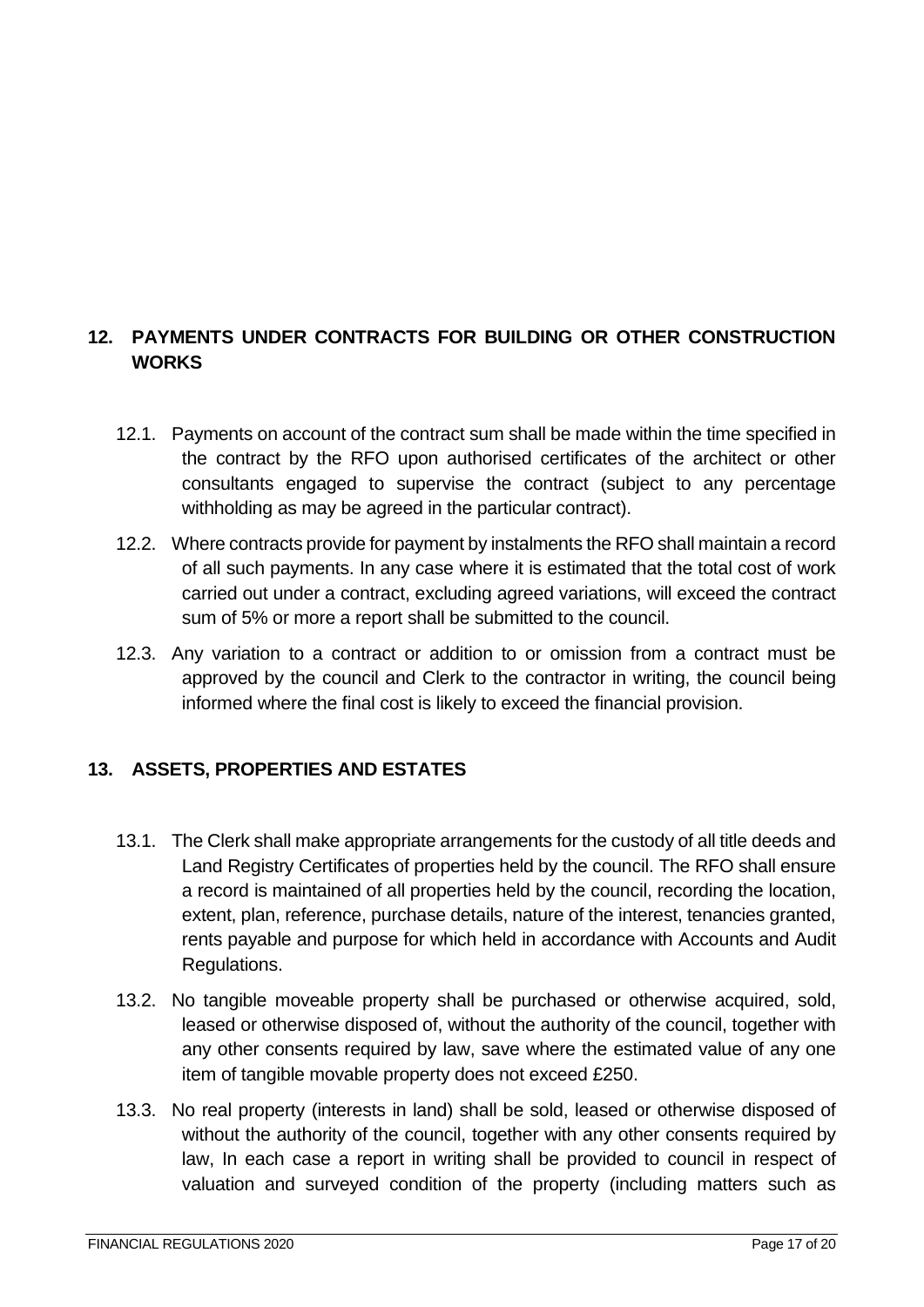planning permissions and covenants) together with a proper business case (including an adequate level of consultation with the electorate).

- 13.4. No real property (interests in land) shall be purchased or acquired without the authority of the full council. In each case a Report in writing shall be provided to council in respect of valuation and surveyed condition of the property (including matters such as planning permissions and covenants) together with a proper business case (including an adequate level of consultation with the electorate).
- 13.5. Subject only to the limit set in Reg. 14.2 above, no tangible moveable property shall be purchased or acquired without the authority of the full council. In each case a Report in writing shall be provided to council with a full business case.
- 13.6. The RFO shall ensure that an appropriate and accurate Register of Assets and Investments is kept up to date. The continued existence of tangible assets shown in the Register shall be verified at least annually, possibly in conjunction with a health and safety inspection of assets.

## <span id="page-17-0"></span>**14. INSURANCE**

- 14.1. Following the annual risk assessment (per Financial Regulation 17), the RFO shall effect all insurances and negotiate all claims on the council's insurers. The Clerk shall give prompt notification to the RFO of all new risks, properties or vehicles which require to be insured and of any alterations affecting existing insurances.
- 14.2. The RFO shall keep a record of all insurances effected by the council and the property and risks covered thereby and annually review it.
- 14.3. The RFO shall be notified of any loss liability or damage or of any event likely to lead to a claim, and shall report these to council at the next available meeting.
- 14.4. All appropriate members and employees of the council shall be included in a suitable form of security or fidelity guarantee insurance which shall cover the maximum risk exposure as determined annually by the Finance & Grants committee.

# <span id="page-17-1"></span>**15. CHARITIES**

15.1. Where the council is sole managing trustee of a charitable body the Clerk and RFO shall ensure that separate accounts are kept of the funds held on charitable trusts and separate financial reports made in such form as shall be appropriate, in accordance with Charity Law and legislation, or as determined by the Charity Commission. The RFO shall arrange for any Audit or Independent Examination as may be required by Charity Law or any Governing Document.